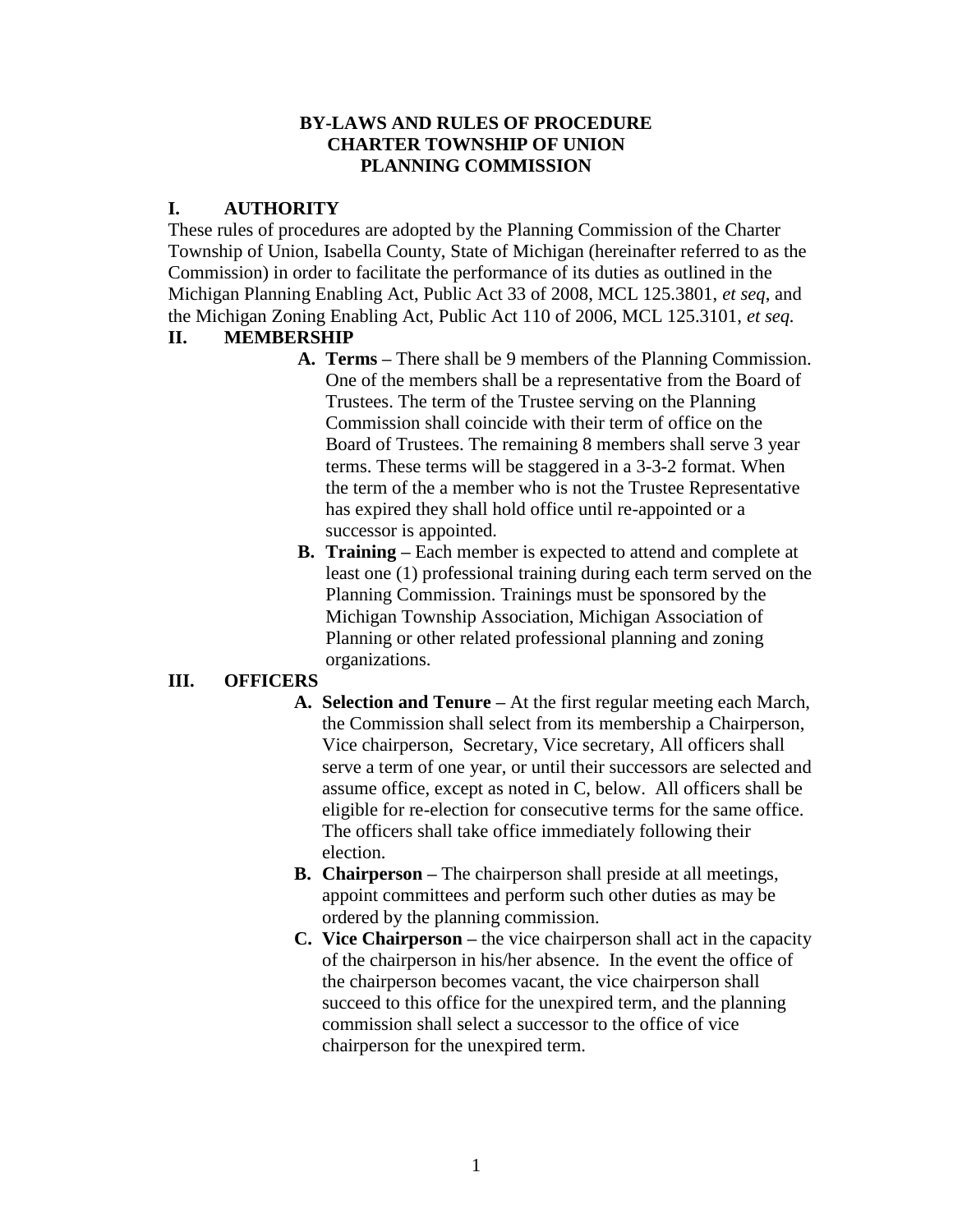- **D. Secretary –** the secretary shall execute documents in the name of the Commission and shall perform such other duties as the Commission may determine.
- **E. Vice Secretary –** the vice secretary shall execute documents in the name of the Commission and shall perform such other duties as the Commission may determine in the absence of the Secretary.

### **IV. MEETINGS**

The business that the Commission may perform shall be conducted at a public meeting held in compliance with the Open Meetings Act. The Commission may establish reasonable rules and regulations in order to minimize the possibility of disrupting the meeting.

> **A. Regular Meetings –** the Commission shall hold not less than four regular meetings each year and by resolution shall determine the time and place of such meetings. Other meetings may be held as necessary. When a regular meeting falls on a legal holiday or upon a day resulting in a conflict, the Commission shall, if possible, select a suitable alternate meeting date in the same month as the originally scheduled meeting.

Notice of regular Commission meetings shall be posted at the principal township office within 10 days after the Commission's first meeting in each calendar year in accordance with the Open Meetings Act. Any changes in the date or time of the regular meetings shall be posted and noticed in the same manner as originally established.

- **B. Special Meetings –** Special meetings may be called by the chairperson, Township Planner, or upon written request to the secretary by at least two members of the Commission. Notice of special meetings shall be given to the members of the Commission at least 48 hours prior to the meeting. Such notice shall state the purpose, time, and location of the special meeting and shall be posted in accordance with the Open Meetings Act.
- **C. Notice –** Notice required for specific planning, zoning, or other land use actions will be given in accordance with the Michigan Planning Enabling Act, the Michigan Zoning Enabling Act, Land Division Act, or other applicable statute.
- **D. Public Hearings –** All public hearings held by the Commission must be held as part of a regular or special meeting of the Commission. Public hearings conducted by the Commission shall be run in an orderly and timely fashion.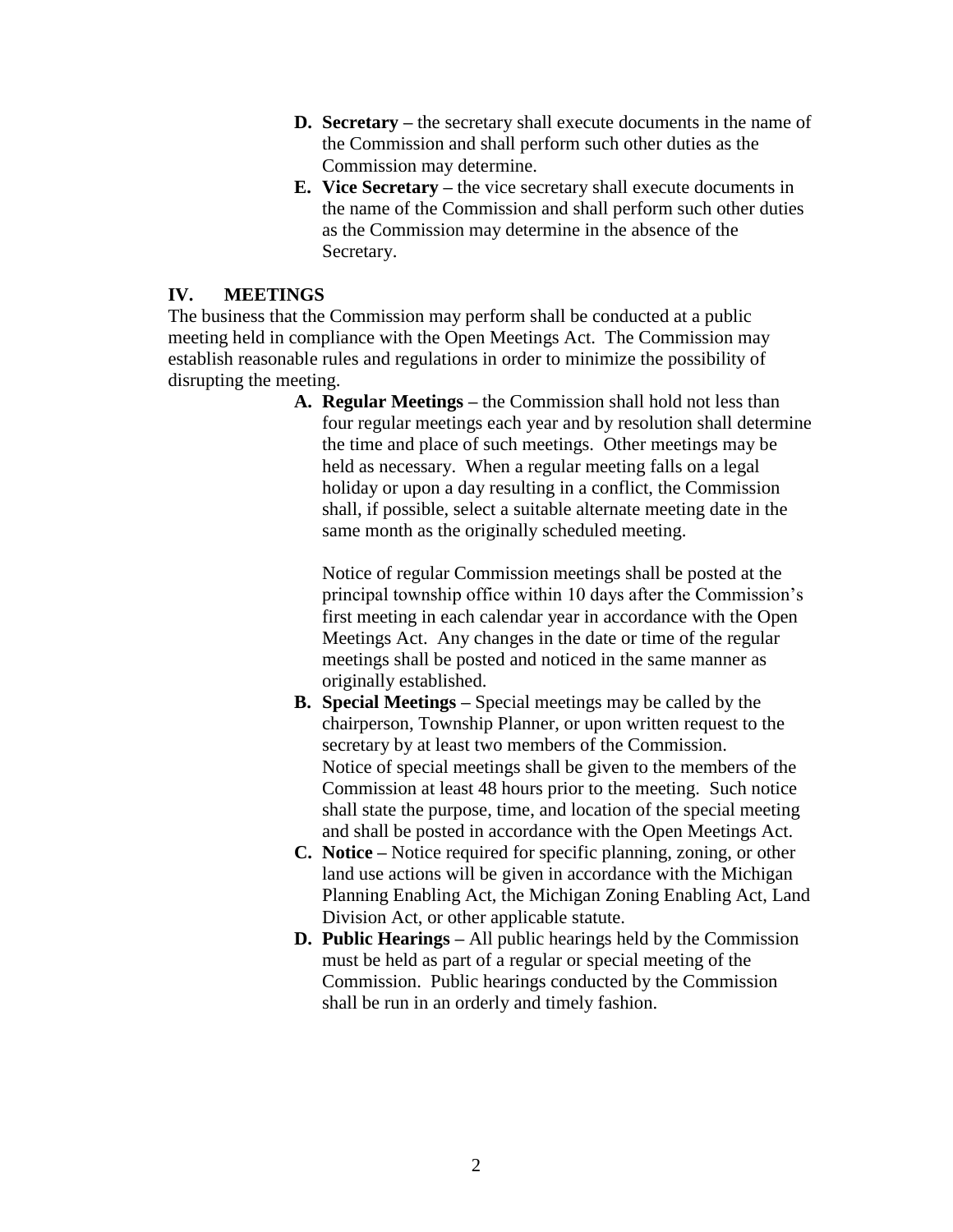- **E. Agenda –** The Township Planner shall be responsible for preparing a tentative agenda for Commission meetings. The agenda may be modified by action of the Commission. The order of business shall be:
	- 1. Call to Order
	- 2. Pledge of Allegiance
	- 3. Roll Call
	- 4. Approval of Minutes
	- 5. Correspondence
	- 6. Approval of Agenda
	- 7. Public Comments and Communications Concerning Items Not on the Agenda
	- 8. New Business
	- 9. Other Business
	- 10. Extended Public Comment
	- 12 Final Board Comment
	- 13. Adjournment
- **F. Quorum –** Five members of a nine-member Commission shall constitute a quorum for transacting business and taking official action for all matters. No official action of the commission may be taken without a quorum present.
- **G. Voting –** An affirmative vote of the majority of the Commission members present shall be required for the approval of any requested action or motion placed before the Commission. A vote ending in a tie shall be treated as a failed motion. Voting shall be by voice vote; a roll call vote shall be required if requested by any Commission member or directed by the chairperson. Except in the case of conflict of interest, all Commission members, including the chairperson, shall vote on all matters. Any members who have recused themselves from a vote shall not participate in the discussion of that item. An affirmative vote of the majority of the members of the Commission is required to approve any part of the master plan or amendments to the plan or to amend these bylaws.
- **H. Motions –** Motions shall be restated by the chairperson before a vote is taken. The name of the maker and supporters of the motions shall be recorded.
- **I. Public Records –** All meetings, minutes, records, documents, correspondence, and other materials of the Commission shall be open to public inspection in accordance with the Freedom of Information Act, except as may otherwise be provided by law.
- **J. Rules of Order –** All meetings of the Commission shall be conducted, to the extent practicable, in accordance with generally accepted parliamentary procedure, as governed by "Robert's Rules of Orders." However, application of "Robert's Rules"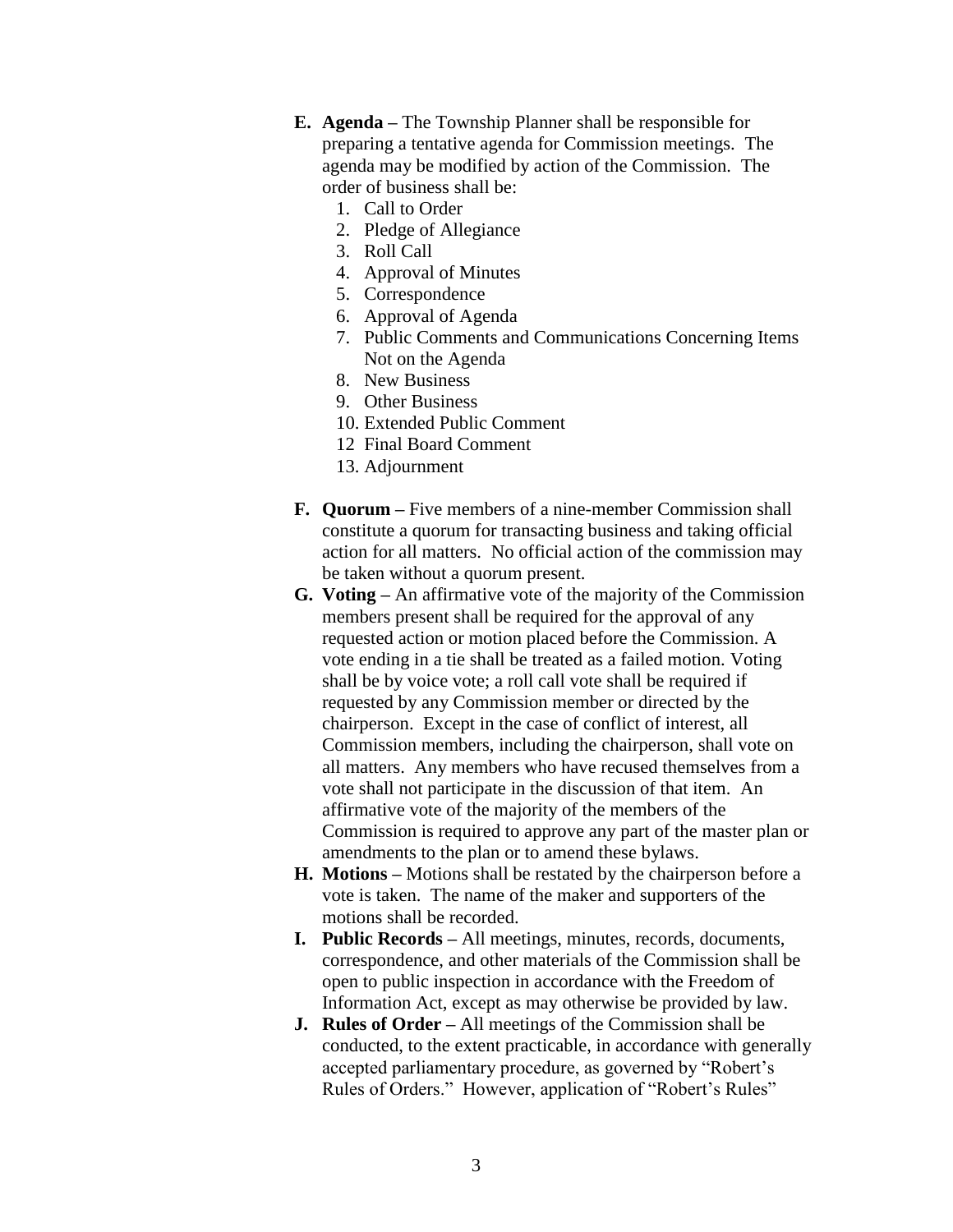shall not be utilized in order to stifle discussion or debate and may be implemented only to the extent required to maintain the orderliness of the meeting.

#### **K. Special Rules**:

- 1. Every member desiring to speak shall address the chair and, upon recognition of the presiding officer, shall confine himself/herself to the question under debate, avoiding all personalities and indecorous language.
- 2. A motion to reconsider any action taken by the commission may be made only on the day such action was taken. It may be either made immediately during the same session or at a recessed or adjourned session thereof. Such motion shall be made by one of the prevailing side, but may be seconded by any member, and may be made at any time and have precedence over all other motions or while a member has the floor. The question may then be debated.
- 3. A commissioner may request, through the presiding officer, the privilege of having an abstract of his/her statement on any subject under consideration by the commission entered into the minutes. If the commission consents thereto, such statement shall be entered into the minutes.
- 4. After a motion has been made by the commission, no person shall address the commission without first securing the permission of the commission to do so.
- 5. No person other than the commission and the person having the floor, shall be permitted to enter into any discussion, either directly or through a commissioner, without the permission of the presiding officer. No question shall be asked a commissioner except through the presiding officer.
- 6. While the Commission is in session the members shall preserve order and decorum, and a member shall neither by conversation or otherwise delay or interrupt the proceedings or the peace of the Commission nor disturb any member while speaking or refuse to obey the orders of the Commission or its presiding officer, except as otherwise herein provided.

#### **V. DUTIES OF THE PLANNING COMMISSION**

The Commission shall perform the following duties:

- **A.** Prepare, review, and update a master plan as a guide for development within the Township's planning jurisdiction. The master plan must be reviewed every 5 years.
- **B.** Take such action on petitions, staff proposals and township board requests for amendments to the zoning ordinance as required.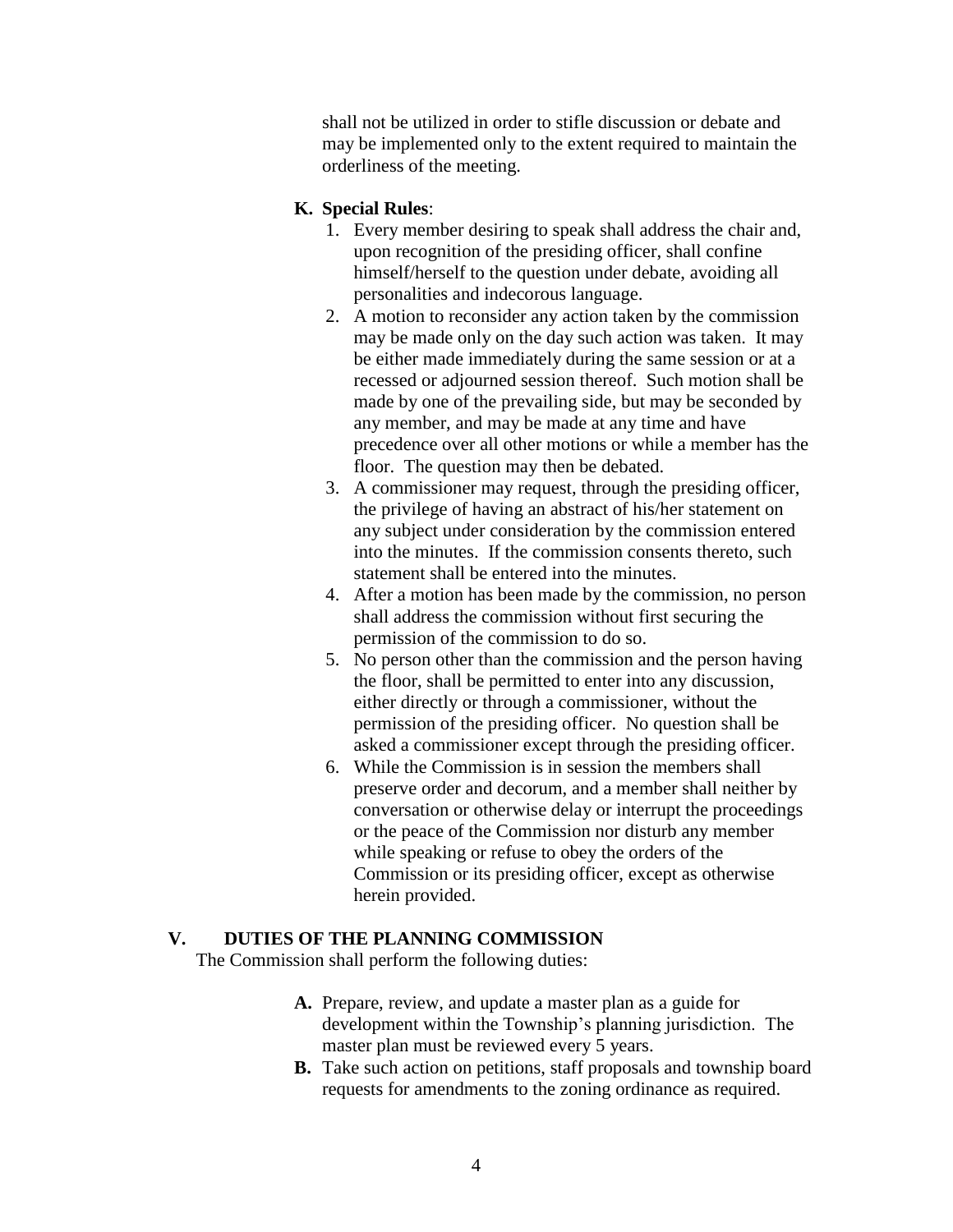- **C.** Take such action on petitions, staff proposals and township board requests for amendments to the master land use plan as required.
- **D.** Prepare an annual written report to the township board of the Commission's operations and the status of planning activities, including recommendations regarding actions by the township board related to planning and development. The annual written report must be completed and submitted by December  $1<sup>st</sup>$  of each year.
- **E.** Take such actions as authorized or required by the Michigan Planning Enabling Act.
- **F.** Take such actions as authorized or required by the Michigan Zoning Enabling Act.
- **G.** Review subdivision proposals and recommend appropriate actions to the township board.
- **H.** Review capital improvements program.
- **I.** Perform other duties and responsibilities or respond as requested in writing by any township board or commission.

# **VI. ABSENCES, REMOVALS, RESIGNATIONS, AND VACANCIES**

- **A.** Members of the Commission who are absent for four (4) or more regularly scheduled Commission meetings in a twelve (12) month period shall be subject to review and possible removal by the Township Board of Trustees.
- **B.** Members of the Commission shall notify the Township Planner or Chairperson when they intend to be absent from a meeting.
- **C.** Members may be removed by the township board for misfeasance, malfeasance, or nonfeasance in office upon written charges and after a public hearing.
- **D.** A member may resign from the Commission by sending a letter of resignation to the township board.
- **E.** Vacancies shall be filled by the township supervisor, with the approval of the township board. Successors shall serve out the unexpired term of the member being replaced.

## **VII. CONFLICT OF INTEREST**

Before casting a vote on a matter on which a planning commission member may reasonably be considered to have a conflict of interest, the member shall disclose the potential conflict of interest to the Commission. Failure of a member to disclose a potential conflict of interest as required by these bylaws constitutes a malfeasance in office. Before a member may be excused from casting a vote, a majority of the Commission must find by an affirmative vote that a conflict of interests exists.

Conflict of interest is defined as, and a Commission member shall declare a conflict of interest and abstain from participating in Commission deliberations and voting on a request, when: